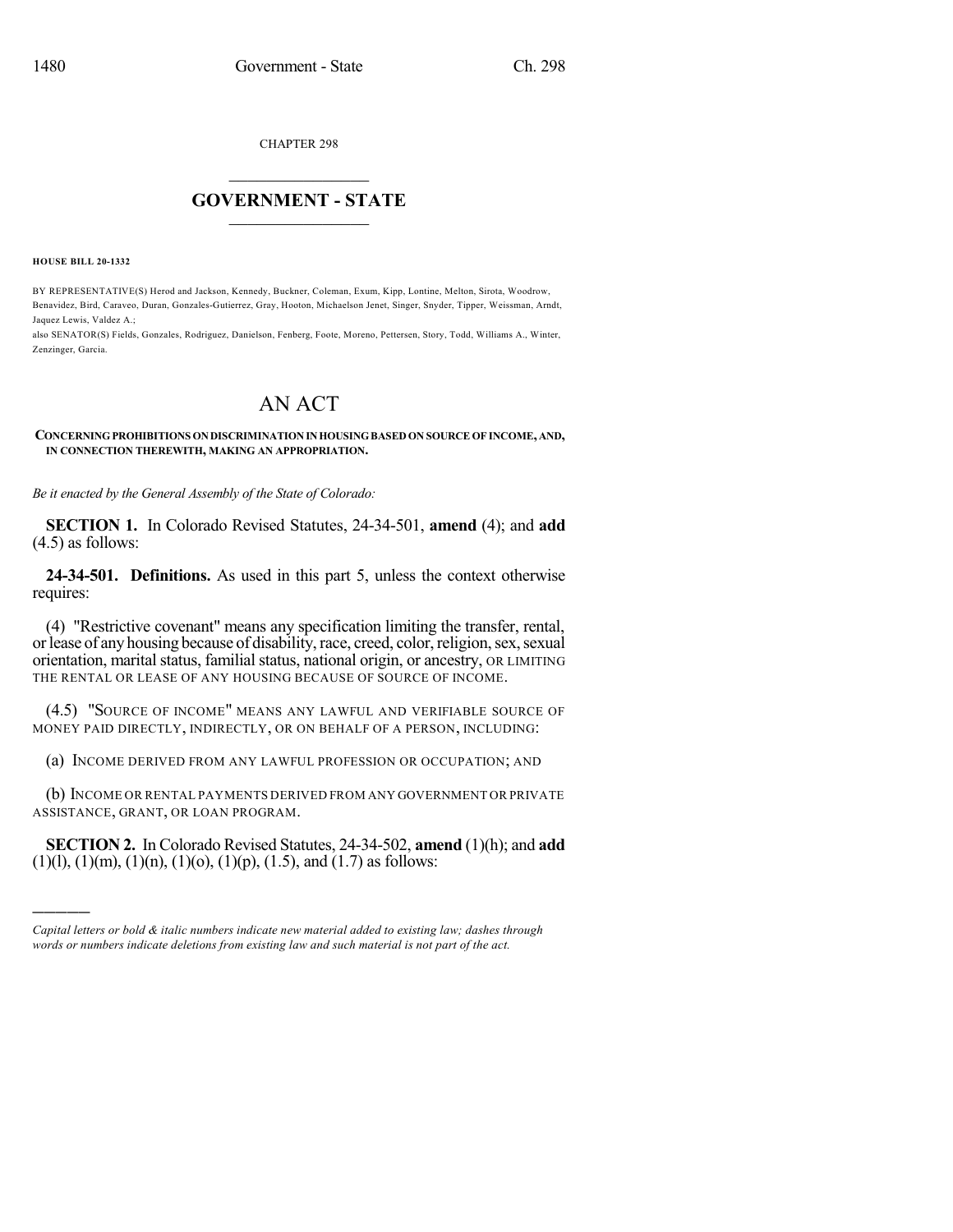**24-34-502. Unfair housing practices prohibited - definition.** (1) Itshall be an unfair housing practice and unlawful and hereby prohibited:

(h) For any person to deny another person access to or membership or participation in any multiple-listing service, real estate brokers' organization or other service, organization, or facility related to the business of selling or renting dwellings or to discriminate against such person in the terms or conditions of such access, membership, or participation on account of race, creed, color, religion, sex, sexual orientation, disability, marital status, familial status, or national origin or ancestry, OR SOURCE OF INCOME;

(l) FOR ANY PERSON TO REFUSE TO RENT OR LEASE, TO REFUSE TO SHOW HOUSING FOR RENT OR LEASE, TO REFUSE TO RECEIVE AND TRANSMIT ANY BONA FIDE OFFER TO RENT OR LEASE, OR TO OTHERWISE MAKE UNAVAILABLE OR DENY OR WITHHOLD FROM ANOTHER PERSON ANY HOUSING FOR RENT OR LEASE BECAUSE OF A PERSON'S SOURCE OF INCOME;

(m) FOR ANY PERSON TO DISCRIMINATE IN THE TERMS, CONDITIONS, OR PRIVILEGES PERTAINING TO THE RENTAL OR LEASE OF ANY HOUSING, OR IN THE FURNISHING OF FACILITIES OR SERVICES IN CONNECTION THEREWITH, BECAUSE OF A PERSON'S SOURCE OF INCOME, INCLUDING A PERSON'S RECEIPT OF PUBLIC HOUSING ASSISTANCE OR A PERSON'S PARTICIPATION IN A THIRD-PARTY CONTRACT REQUIRED BY A PUBLIC HOUSING ASSISTANCE PROGRAM; EXCEPT THAT, IF THE INITIAL PAYMENT TO THE LANDLORD IS NOT MADE TIMELY IN ACCORDANCE WITH APPLICABLE REGULATIONS PROMULGATED BY THE UNITED STATES DEPARTMENT OF HOUSING AND URBAN DEVELOPMENT DUE TO PROCESSING DELAYS OR A GOVERNMENT SHUTDOWN, THEN A LANDLORD MAY EXERCISE ANY RIGHT OR PURSUE ANY REMEDY AVAILABLE UNDER LAW;

(n) FOR ANY PERSON TO MAKE, PRINT, OR PUBLISH OR CAUSE TO BE MADE, PRINTED, OR PUBLISHED ANY NOTICE OR ADVERTISEMENT RELATING TO THE RENTAL OR LEASE OF ANY HOUSING THAT INDICATES ANY LIMITATION, SPECIFICATION, OR DISCRIMINATION BASED ON A PERSON'S SOURCE OF INCOME;

(o) FOR ANY PERSON TO REPRESENT TO ANOTHER PERSON THAT ANY HOUSING IS NOT AVAILABLE FOR RENT OR LEASE WHEN THE HOUSING IS IN FACT AVAILABLE FOR THE PURPOSE OF DISCRIMINATING AGAINST THE PERSON ON THE BASIS OF THE PERSON'S SOURCE OF INCOME; AND

(p) FOR ANY PERSON, FOR PROFIT, TO INDUCE OR ATTEMPT TO INDUCE ANOTHER PERSON TO RENT ANY HOUSING BY REPRESENTATIONS REGARDING THE ENTRY OR PROSPECTIVE ENTRY INTO THE NEIGHBORHOOD OF A PERSON OR PERSONS WITH PARTICULAR SOURCES OF INCOME.

 $(1.5)$  (a) SUBSECTIONS  $(1)(1)$  to  $(1)(p)$  of this section do not apply to a LANDLORD WITH THREE OR FEWER UNITS OF HOUSING FOR RENT OR LEASE.

(b) NOTHING IN SUBSECTION (1) OF THIS SECTION PRECLUDES A LANDLORD FROM CHECKING THE CREDIT OF A PROSPECTIVE TENANT. CHECKING THE CREDIT OF A PROSPECTIVE TENANT IS NOT AN UNFAIR HOUSING PRACTICE UNDER THIS SECTION,